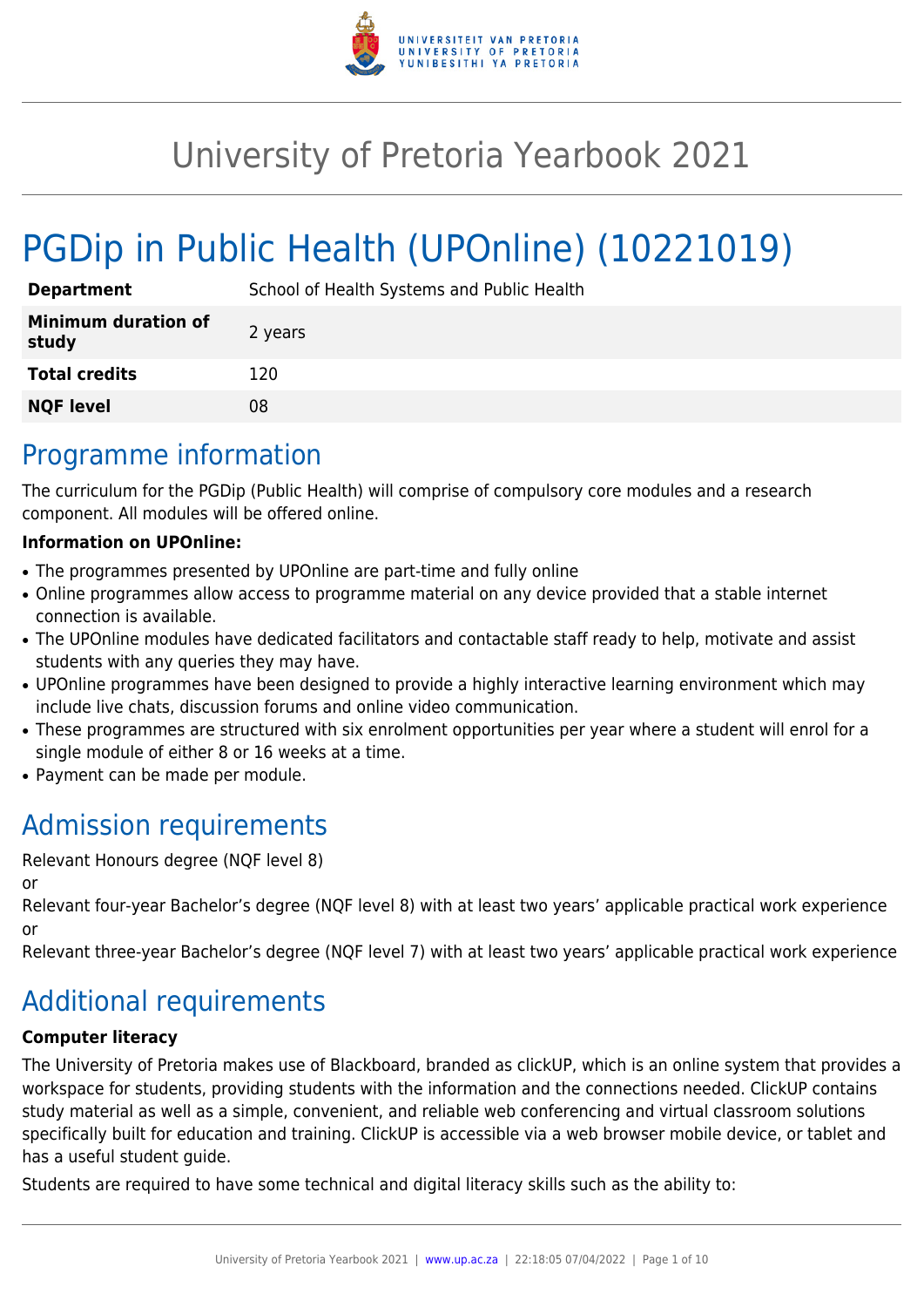

- navigate the University's eLearning environment (ClickUP);
- use the email service in the LMS:
- manage digital files: create, store, upload and attach files to assignment submissions (using applications such as MS Word, MS Excel, MS PowerPoint);
- use the Library website or databases for research and make use of proper referencing techniques;
- use a webcam, upload videos or audio files, use social media for communication or to collaborate electronically; and
- download and install software and applications.

# Examinations and pass requirements

Written, oral and/or practical assessments must be passed in all the modules. The minimum pass mark for prescribed modules' summative assessment is 50%. Only with the approval of the Chairperson of the School, on the recommendation of the head of department, will a student be allowed to continue his or her studies after having failed two modules (or the same module twice). A second assessment attempt in a module is arranged in conjunction with the head of department for any student obtaining less than 50% and more than 39% for any module assessment.

# Pass with distinction

A diploma is awarded with distinction to a student who has obtained a mark of at least 75% for the externally moderated assessment components as well as a simple (unweighted) average of at least 75% of all the marks for the other required modules for the relevant diploma; excluding PHM 710 Learning in public health 710.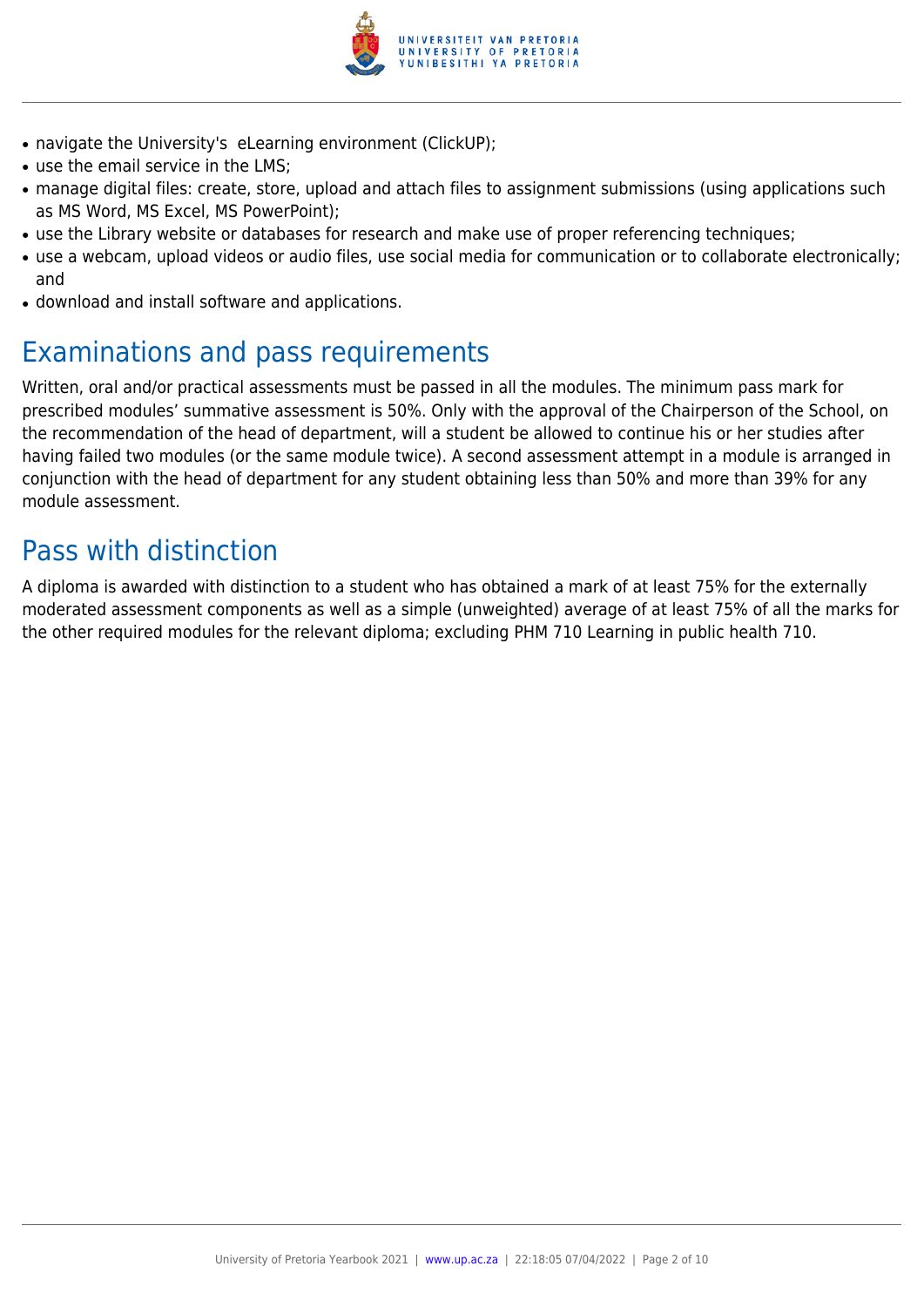

# Curriculum: Year 1

#### **Minimum credits: 120**

- PHM 710 must be completed first before registering for any other module.
- AHM 710 can only be registered for after completing all of the other modules.
- HME 711 is a prerequisite for HME 712.
- This programmes is structured with six enrolment opportunities per year where a student will enrol for a single module of either 8 or 16 weeks at a time.
- A 8 week module typically consists of 7 weeks of teaching and 1 week of recess. A 16 week module typically consists of 14 weeks of teaching and 2 weeks of recess.
- The full curriculum is displayed below.

# **Core modules**

### **PGDPH Research protocol 710 (AHM 710)**

| <b>Module credits</b>         | 30.00                                                                                          |
|-------------------------------|------------------------------------------------------------------------------------------------|
| <b>NQF Level</b>              | 08                                                                                             |
| <b>Prerequisites</b>          | CDC 710 AND EHM 710 AND SCM 710 AND HCM 710 AND HME 710 AND PHM 710<br>AND HME 711 and HME 712 |
| <b>Contact time</b>           | Fully online                                                                                   |
| <b>Language of tuition</b>    | Module is presented in English                                                                 |
| <b>Department</b>             | School of Health System and Public Health                                                      |
| <b>Period of presentation</b> | UPOnline Long Intake                                                                           |

#### **Module content**

A formal protocol for study that is feasible and suitable for submission to the ethics and postgraduate committees for an MPH mini-dissertation project.

# **Principles of disease prevention and control 710 (CDC 710)**

| <b>Module credits</b>         | 10.00                                     |
|-------------------------------|-------------------------------------------|
| <b>NQF Level</b>              | 08                                        |
| <b>Prerequisites</b>          | <b>PHM 710</b>                            |
| <b>Contact time</b>           | Fully online                              |
| <b>Language of tuition</b>    | Module is presented in English            |
| <b>Department</b>             | School of Health System and Public Health |
| <b>Period of presentation</b> | <b>UPOnline Short Intake</b>              |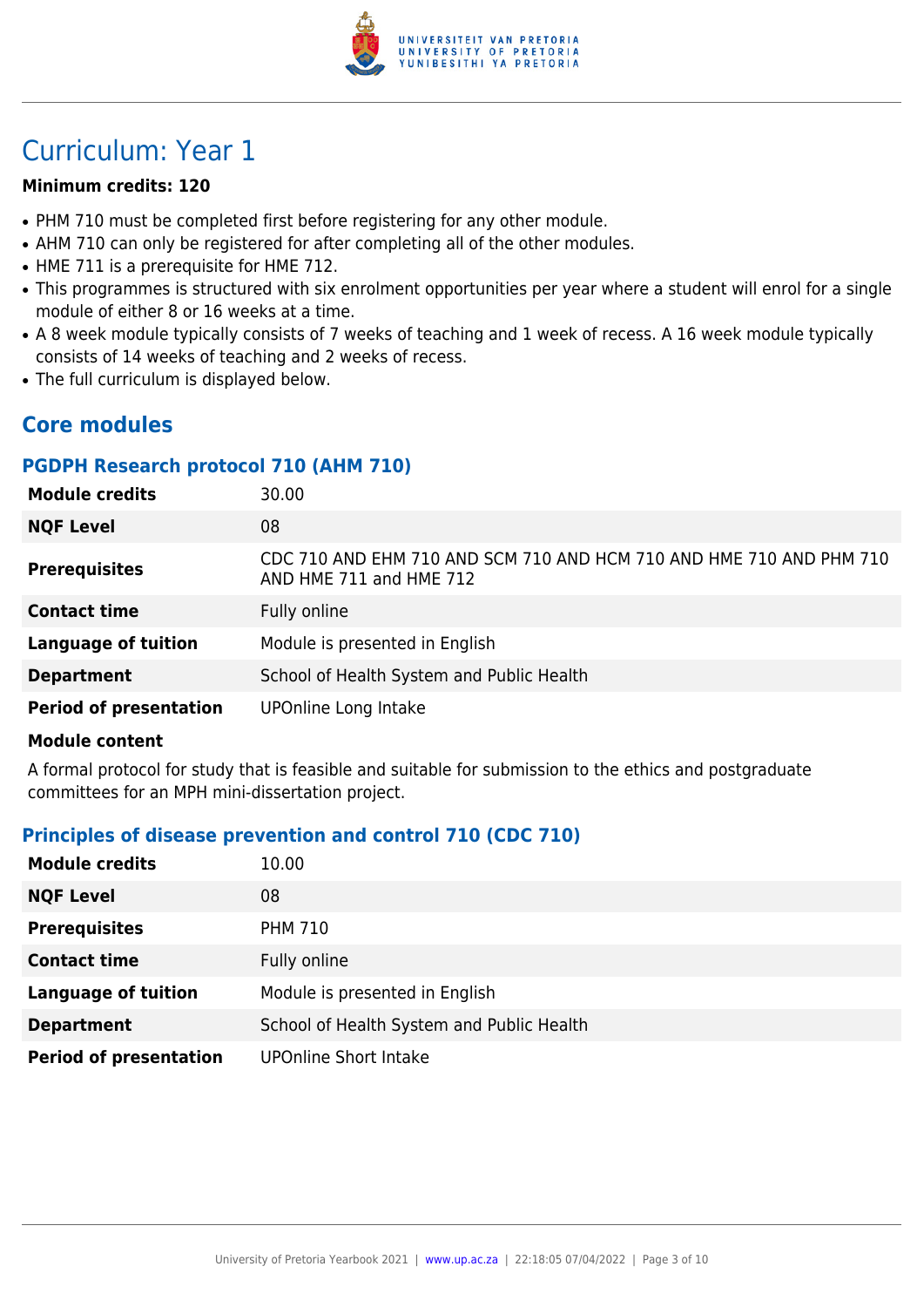

Students will be presented with an overview of health and disease followed by a set of tools for disease prevention and control. They will especially be encouraged to reflect on the importance of epidemiology and surveillance systems (for disease as well as health and for risk factors). They will be tasked with the application of these tools to the prevention and control of a number of important (for South Africa) health threats, both infectious and non-infectious. The scope will be all disease conditions including psychiatric, trauma, violence, etc in addition to the conventional inclusion of infectious diseases and diseases of lifestyle. There will be a link, too, to the concept of "implications for policy".

# **Introduction to environmental health 710 (EHM 710)**

| <b>Module credits</b>         | 10.00                                     |
|-------------------------------|-------------------------------------------|
| <b>NQF Level</b>              | 08                                        |
| <b>Prerequisites</b>          | <b>PHM 710</b>                            |
| <b>Contact time</b>           | Fully online                              |
| <b>Language of tuition</b>    | Module is presented in English            |
| <b>Department</b>             | School of Health System and Public Health |
| <b>Period of presentation</b> | <b>UPOnline Short Intake</b>              |

#### **Module content**

The principles of environmental health. The mechanisms behind the relationship between environmental exposures and the development of disease states. Environmental measures to prevent and control disease, both infectious and non-infectious diseases.

# **Principles of health policy and management 710 (HCM 710)**

| <b>Module credits</b>         | 10.00                                     |
|-------------------------------|-------------------------------------------|
| <b>NQF Level</b>              | 08                                        |
| <b>Prerequisites</b>          | <b>PHM 710</b>                            |
| <b>Contact time</b>           | Fully online                              |
| <b>Language of tuition</b>    | Module is presented in English            |
| <b>Department</b>             | School of Health System and Public Health |
| <b>Period of presentation</b> | <b>UPOnline Short Intake</b>              |

#### **Module content**

The module provides introductory learning in Health Policy and Management, in a manner suitable for new managers or those who have not had formal management training, sufficient for you to undertake basic management tasks. Whatever field of public health a graduate enters they are likely to have to undertake some management responsibilities. This module aims to provide all graduates with the foundation of knowledge, skills, attitudes and values in health policy and management that they will need.

#### **Introduction to research methodology 710 (HME 710)**

```
Module credits 10.00
```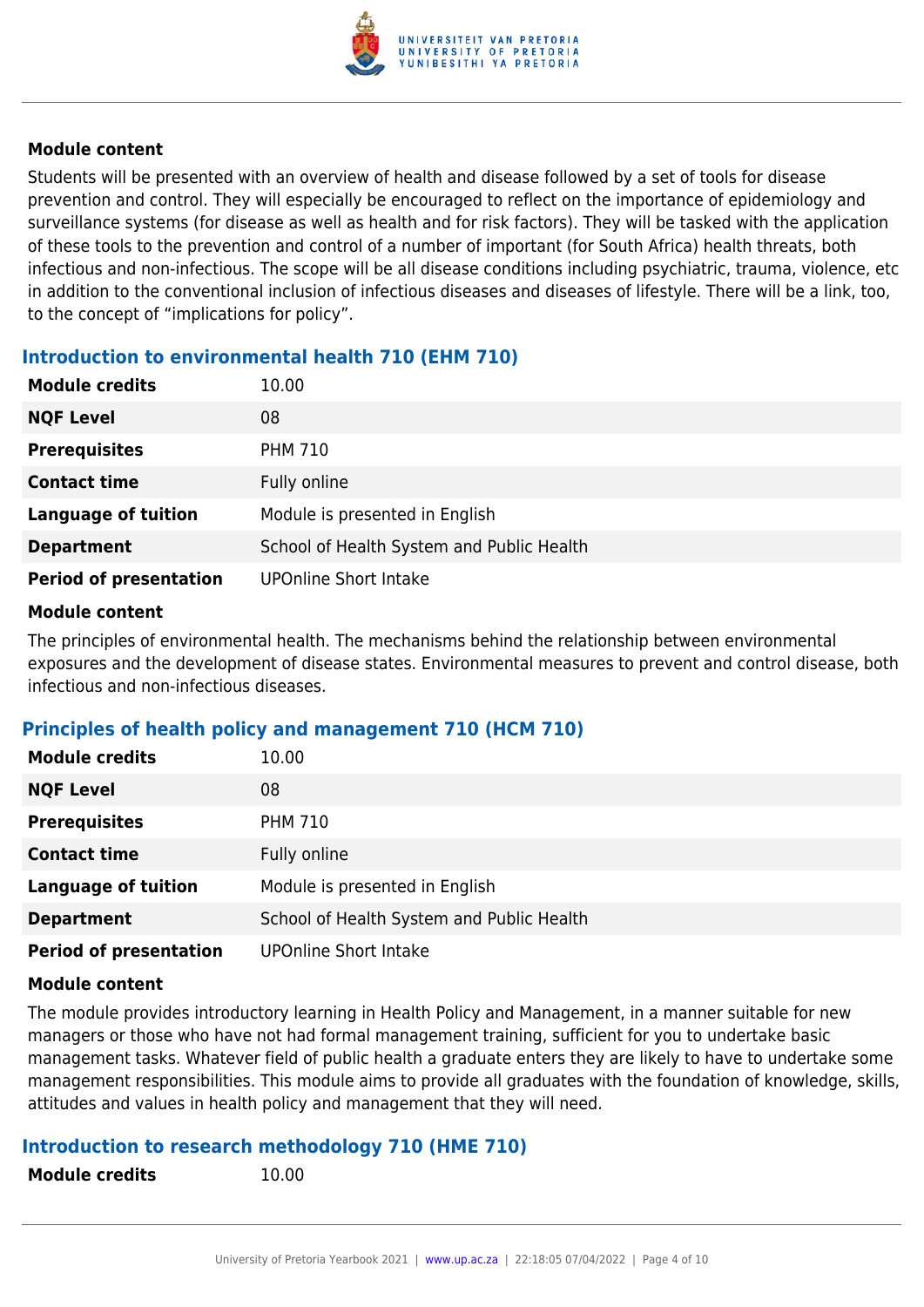

| <b>NQF Level</b>              | 08                                        |
|-------------------------------|-------------------------------------------|
| <b>Prerequisites</b>          | <b>PHM 710</b>                            |
| <b>Contact time</b>           | Fully online                              |
| <b>Language of tuition</b>    | Module is presented in English            |
| <b>Department</b>             | School of Health System and Public Health |
| <b>Period of presentation</b> | <b>UPOnline Short Intake</b>              |

This module introduces the student to the history, philosophy, aims and types of research. The role of theory, specific approaches, designs and methods employed in research are explained. The module includes background to research, choosing a topic, selecting methods and prepares the student for the process of writing a protocol.

### **Epidemiology and Biostatistics I 711 (HME 711)**

| <b>Module credits</b>         | 15.00                                     |
|-------------------------------|-------------------------------------------|
| <b>NQF Level</b>              | 08                                        |
| <b>Prerequisites</b>          | <b>PHM 710</b>                            |
| <b>Contact time</b>           | Fully online                              |
| <b>Language of tuition</b>    | Module is presented in English            |
| <b>Department</b>             | School of Health System and Public Health |
| <b>Period of presentation</b> | <b>UPOnline Short Intake</b>              |

#### **Module content**

This module introduces students to thinking "epidemiologically" and the principles of epidemiology including applied epidemiology. The module introduces software for questionnaire design and data collection. Basic principles such as rates ratios and proportions are explained. Key study designs used in epidemiology include cross-sectional, cohort, case-control, ecological, randomised control trials and sub-groups are introduced. This module introduces students to the development and application of statistical reasoning and methods addressing, analysing, and solving problems in public health-, health care-, and biomedical, clinical-, and population-based research.

# **Epidemiology and Biostatistics II 712 (HME 712)**

| <b>Module credits</b>         | 15.00                                     |
|-------------------------------|-------------------------------------------|
| <b>NQF Level</b>              | 08                                        |
| <b>Prerequisites</b>          | HME 711 and PHM 710                       |
| <b>Contact time</b>           | Fully online                              |
| <b>Language of tuition</b>    | Module is presented in English            |
| <b>Department</b>             | School of Health System and Public Health |
| <b>Period of presentation</b> | <b>UPOnline Short Intake</b>              |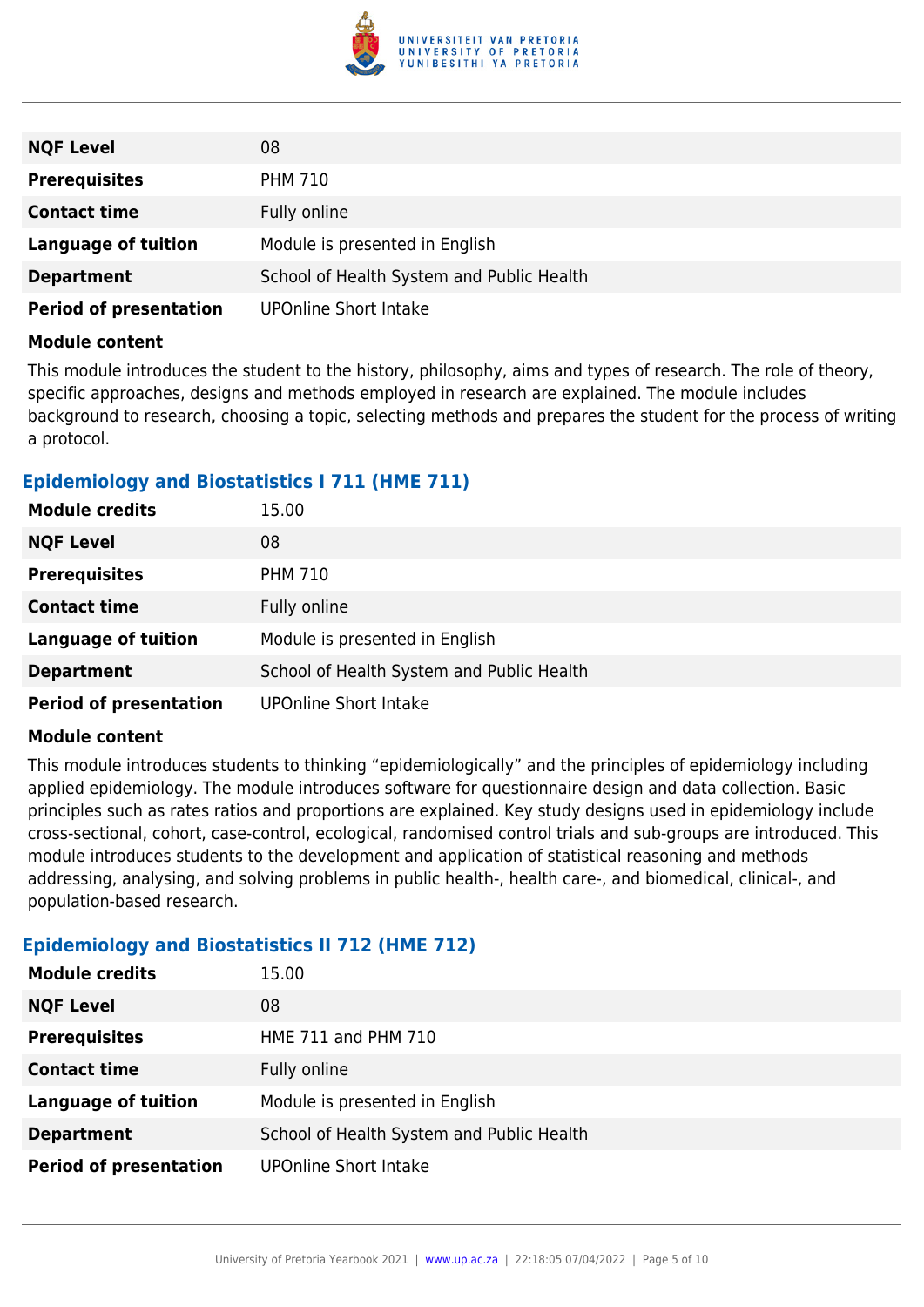

This module introduces students to the application of epidemiology and the statistical procedures and analysis of the most commonly used statistical tests in the field of biostatistics.

# **Learning in public health 710 (PHM 710)**

| <b>Module credits</b>         | 10.00                                     |
|-------------------------------|-------------------------------------------|
| <b>NQF Level</b>              | 08                                        |
| <b>Prerequisites</b>          | No prerequisites.                         |
| <b>Contact time</b>           | Fully online                              |
| <b>Language of tuition</b>    | Module is presented in English            |
| <b>Department</b>             | School of Health System and Public Health |
| <b>Period of presentation</b> | <b>UPOnline Short Intake</b>              |

#### **Module content**

The history and scope of public health. The importance of self-motivated deep learning as opposed to passive learning. Learning the value of group work. The use of the internet and the library to research areas of study. The writing of literature reviews and assignments. The avoidance of plagiarism. Improving English writing skills. Elements of human rights and public health ethics. Students will be given assignments involving a short literature search and applied writing practice. They will also learn how to use the internet and its information with discretion, and also how to use the UP on-line learning platforms.

#### **Social determinants of health 710 (SCM 710)**

| <b>Module credits</b>         | 10.00                                     |
|-------------------------------|-------------------------------------------|
| <b>NQF Level</b>              | 08                                        |
| <b>Prerequisites</b>          | <b>PHM 710</b>                            |
| <b>Contact time</b>           | Fully online                              |
| <b>Language of tuition</b>    | Module is presented in English            |
| <b>Department</b>             | School of Health System and Public Health |
| <b>Period of presentation</b> | <b>UPOnline Short Intake</b>              |

#### **Module content**

A range of factors that influence health from a social, environmental and economic basis; analysis of the determinants of health problems and related behaviours, their effect on the individual, community and the broader society. Health promotion approaches, strategies and actions to address social determinants. Planning, implementation and evaluation of public health interventions to address social determinants of health.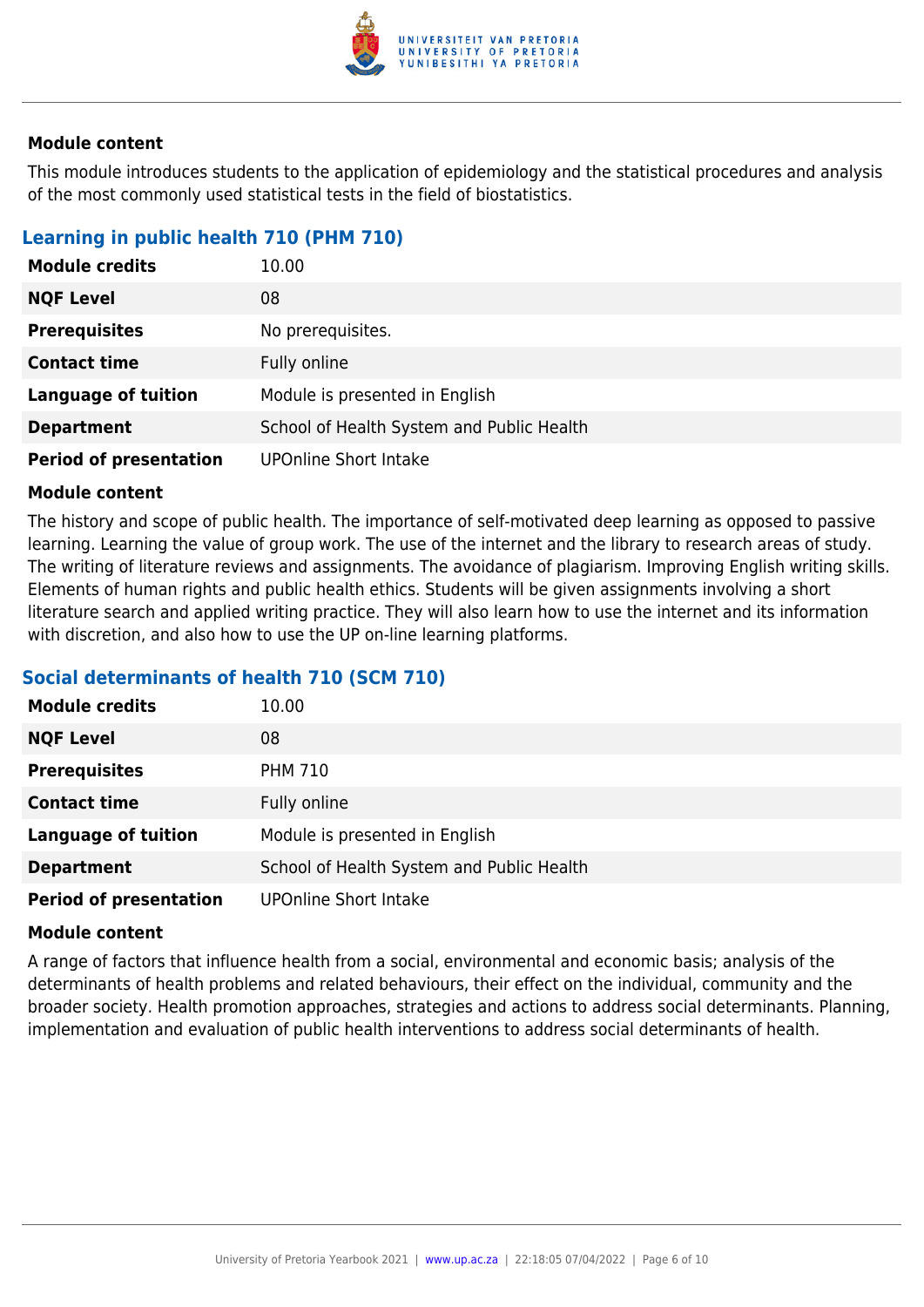

# Curriculum: Final year

#### **Minimum credits: 120**

- PHM 710 must be completed first before registering for any other module.
- AHM 710 can only be registered for after completing all of the other modules.
- HME 711 is a prerequisite for HME 712.
- This programmes is structured with six enrolment opportunities per year where a student will enrol for a single module of either 8 or 16 weeks at a time.
- A 8 week module typically consists of 7 weeks of teaching and 1 week of recess. A 16 week module typically consists of 14 weeks of teaching and 2 weeks of recess.
- The full curriculum is displayed below.

# **Core modules**

#### **PGDPH Research protocol 710 (AHM 710)**

| <b>Module credits</b>         | 30.00                                                                                          |
|-------------------------------|------------------------------------------------------------------------------------------------|
| <b>NQF Level</b>              | 08                                                                                             |
| <b>Prerequisites</b>          | CDC 710 AND EHM 710 AND SCM 710 AND HCM 710 AND HME 710 AND PHM 710<br>AND HME 711 and HME 712 |
| <b>Contact time</b>           | Fully online                                                                                   |
| <b>Language of tuition</b>    | Module is presented in English                                                                 |
| <b>Department</b>             | School of Health System and Public Health                                                      |
| <b>Period of presentation</b> | UPOnline Long Intake                                                                           |

#### **Module content**

A formal protocol for study that is feasible and suitable for submission to the ethics and postgraduate committees for an MPH mini-dissertation project.

# **Principles of disease prevention and control 710 (CDC 710)**

| <b>Module credits</b>         | 10.00                                     |
|-------------------------------|-------------------------------------------|
| <b>NQF Level</b>              | 08                                        |
| <b>Prerequisites</b>          | <b>PHM 710</b>                            |
| <b>Contact time</b>           | Fully online                              |
| <b>Language of tuition</b>    | Module is presented in English            |
| <b>Department</b>             | School of Health System and Public Health |
| <b>Period of presentation</b> | <b>UPOnline Short Intake</b>              |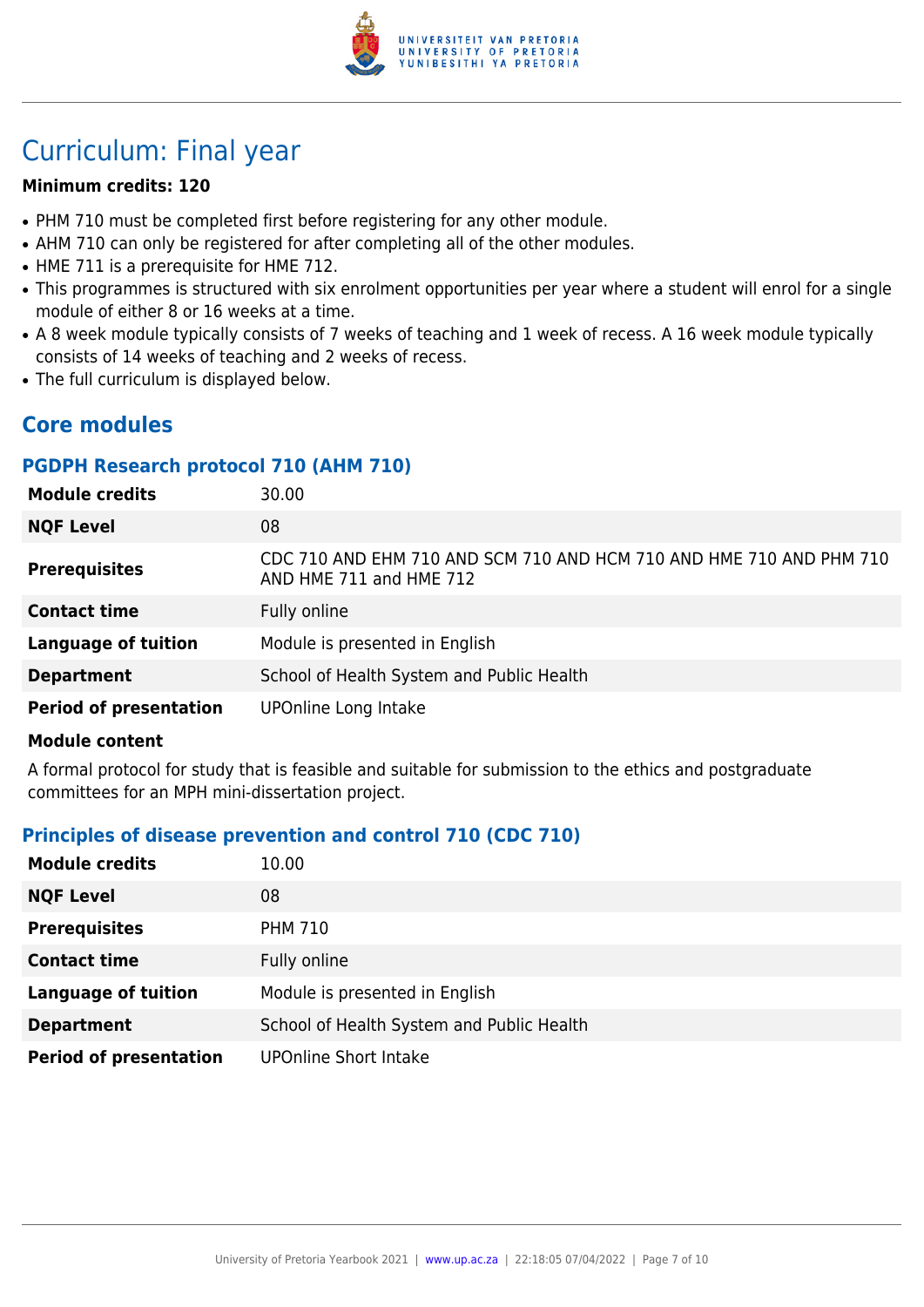

Students will be presented with an overview of health and disease followed by a set of tools for disease prevention and control. They will especially be encouraged to reflect on the importance of epidemiology and surveillance systems (for disease as well as health and for risk factors). They will be tasked with the application of these tools to the prevention and control of a number of important (for South Africa) health threats, both infectious and non-infectious. The scope will be all disease conditions including psychiatric, trauma, violence, etc in addition to the conventional inclusion of infectious diseases and diseases of lifestyle. There will be a link, too, to the concept of "implications for policy".

# **Introduction to environmental health 710 (EHM 710)**

| <b>Module credits</b>         | 10.00                                     |
|-------------------------------|-------------------------------------------|
| <b>NQF Level</b>              | 08                                        |
| <b>Prerequisites</b>          | <b>PHM 710</b>                            |
| <b>Contact time</b>           | Fully online                              |
| <b>Language of tuition</b>    | Module is presented in English            |
| <b>Department</b>             | School of Health System and Public Health |
| <b>Period of presentation</b> | <b>UPOnline Short Intake</b>              |

#### **Module content**

The principles of environmental health. The mechanisms behind the relationship between environmental exposures and the development of disease states. Environmental measures to prevent and control disease, both infectious and non-infectious diseases.

# **Principles of health policy and management 710 (HCM 710)**

| <b>Module credits</b>         | 10.00                                     |
|-------------------------------|-------------------------------------------|
| <b>NQF Level</b>              | 08                                        |
| <b>Prerequisites</b>          | <b>PHM 710</b>                            |
| <b>Contact time</b>           | Fully online                              |
| <b>Language of tuition</b>    | Module is presented in English            |
| <b>Department</b>             | School of Health System and Public Health |
| <b>Period of presentation</b> | <b>UPOnline Short Intake</b>              |

#### **Module content**

The module provides introductory learning in Health Policy and Management, in a manner suitable for new managers or those who have not had formal management training, sufficient for you to undertake basic management tasks. Whatever field of public health a graduate enters they are likely to have to undertake some management responsibilities. This module aims to provide all graduates with the foundation of knowledge, skills, attitudes and values in health policy and management that they will need.

#### **Introduction to research methodology 710 (HME 710)**

```
Module credits 10.00
```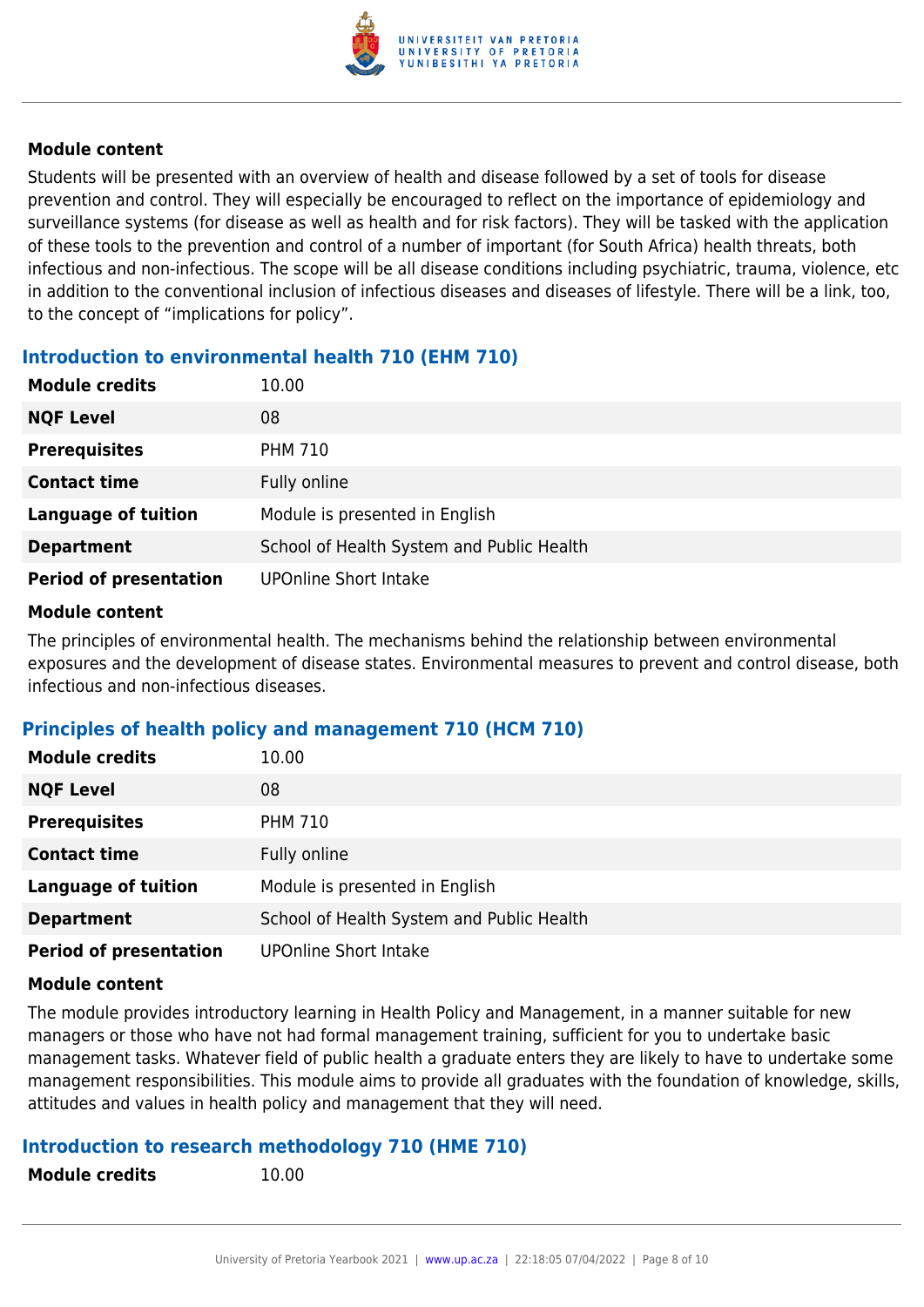

| <b>NQF Level</b>              | 08                                        |
|-------------------------------|-------------------------------------------|
| <b>Prerequisites</b>          | <b>PHM 710</b>                            |
| <b>Contact time</b>           | Fully online                              |
| <b>Language of tuition</b>    | Module is presented in English            |
| <b>Department</b>             | School of Health System and Public Health |
| <b>Period of presentation</b> | <b>UPOnline Short Intake</b>              |

This module introduces the student to the history, philosophy, aims and types of research. The role of theory, specific approaches, designs and methods employed in research are explained. The module includes background to research, choosing a topic, selecting methods and prepares the student for the process of writing a protocol.

### **Epidemiology and Biostatistics I 711 (HME 711)**

| <b>Module credits</b>         | 15.00                                     |
|-------------------------------|-------------------------------------------|
| <b>NQF Level</b>              | 08                                        |
| <b>Prerequisites</b>          | <b>PHM 710</b>                            |
| <b>Contact time</b>           | Fully online                              |
| <b>Language of tuition</b>    | Module is presented in English            |
| <b>Department</b>             | School of Health System and Public Health |
| <b>Period of presentation</b> | <b>UPOnline Short Intake</b>              |

#### **Module content**

This module introduces students to thinking "epidemiologically" and the principles of epidemiology including applied epidemiology. The module introduces software for questionnaire design and data collection. Basic principles such as rates ratios and proportions are explained. Key study designs used in epidemiology include cross-sectional, cohort, case-control, ecological, randomised control trials and sub-groups are introduced. This module introduces students to the development and application of statistical reasoning and methods addressing, analysing, and solving problems in public health-, health care-, and biomedical, clinical-, and population-based research.

# **Epidemiology and Biostatistics II 712 (HME 712)**

| <b>Module credits</b>         | 15.00                                     |
|-------------------------------|-------------------------------------------|
| <b>NQF Level</b>              | 08                                        |
| <b>Prerequisites</b>          | HME 711 and PHM 710                       |
| <b>Contact time</b>           | Fully online                              |
| <b>Language of tuition</b>    | Module is presented in English            |
| <b>Department</b>             | School of Health System and Public Health |
| <b>Period of presentation</b> | <b>UPOnline Short Intake</b>              |